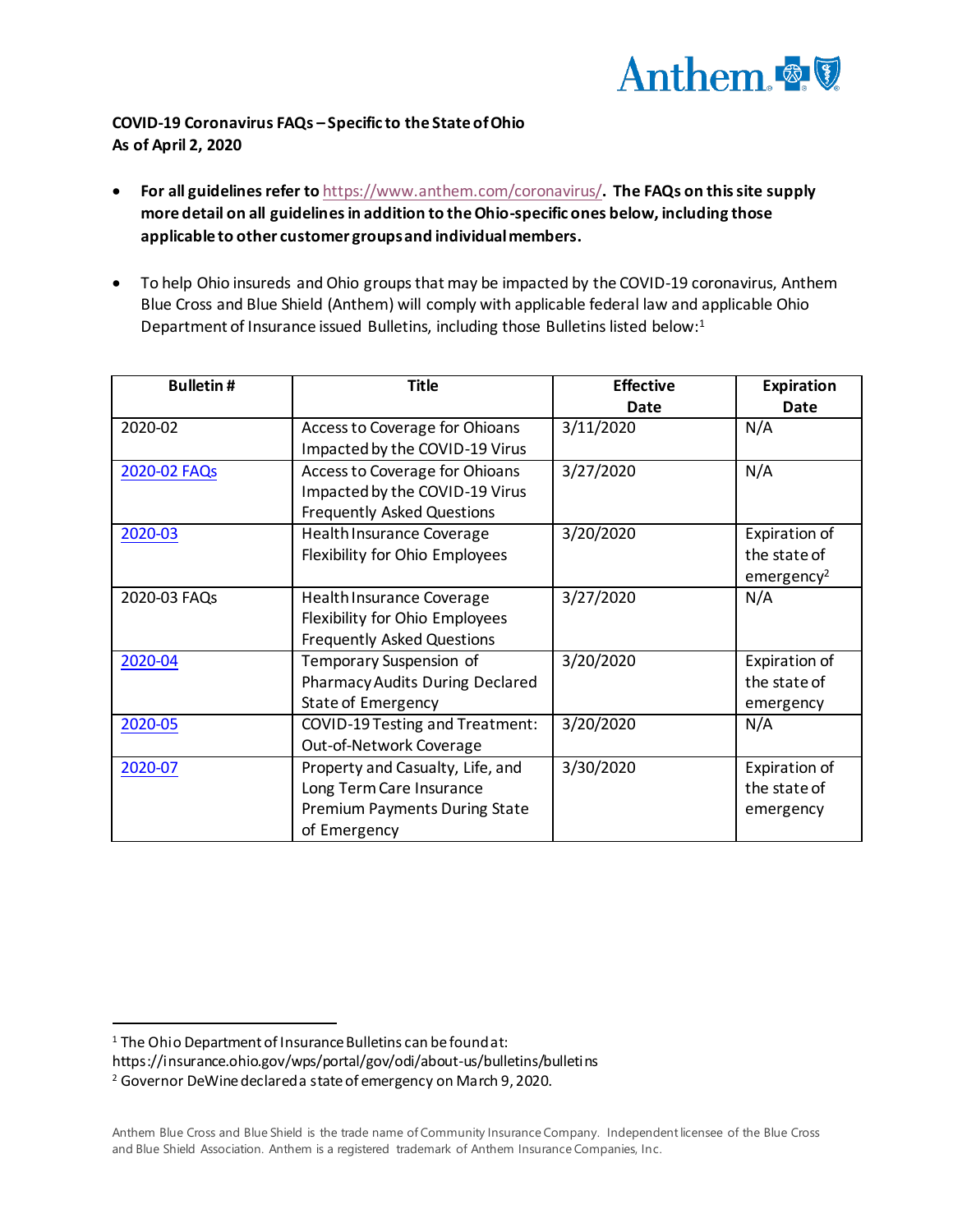

#### **Coverage Questions –Enterprise Guidance**

#### Will Anthem cover member cost shares for testing and treatment for COVID-19?

Testing for all Anthem members is covered. If COVID-19 testing is needed, the test and the visit where members get the test are covered with no out-of-pocket costs. For members diagnosed as having COVID-19, cost share for treatment will be waived for fully-insured, Individual, Medicaid, and Medicare Advantage members from April 1 through May 31, 2020.

## **Ohio Coverage Questions – Bulletin # 2020-03, 2020-03 FAQs and #2020-05**

#### **Applicability**

## **The below-guidance is applicable only to the following types of Ohio group (not individual) plans unless otherwise noted:**

- o fully-insured group plans,
- o non-ERISA ASO (i.e., public employer) stop loss customers,
- o MEWAs
- o non-ERISA ASO self-insured health plans
- o fully-insured dental plans
- o fully-insured vision plans

#### **Is a preauthorization required for COVID-19 testing and treatment?**

COVID-19 related testing and treatment are covered as an emergency medical condition in Ohio. These emergency services are covered without preauthorization and, if provided by an out-of-network provider, at the same cost sharing level as if provided in-network. Additionally, health insuring corporation members (i.e. HMO members) will be have coverage for out-of-network emergency services without balance billing. This also applies to Individual plans.

#### **Are there any changes to eligibility requirements due to a decrease in hours worked per week?**

Insurers must permit employers to continue covering employees under group policies even if the employee would otherwise become ineligible due to a decrease in hours worked per week. Insurers are required to permit employers to continue providing coverage to employees under group policies regardless of any "actively at work" or similar eligibility requirements in the policy.

Anthem's requirement for employees to be actively working in order to be eligible for coverage will be relaxed through May 31, 2020 or until the expiration of the state of emergency declared by Governor DeWine, whichever is later, as long as the monthly premium payment is received (subject to applicable grace period extensions).

Coverage must be offered on a uniform, non-discriminatory basis to all employees and employee premium contributions must be the same or less than what they were prior to the layoffs.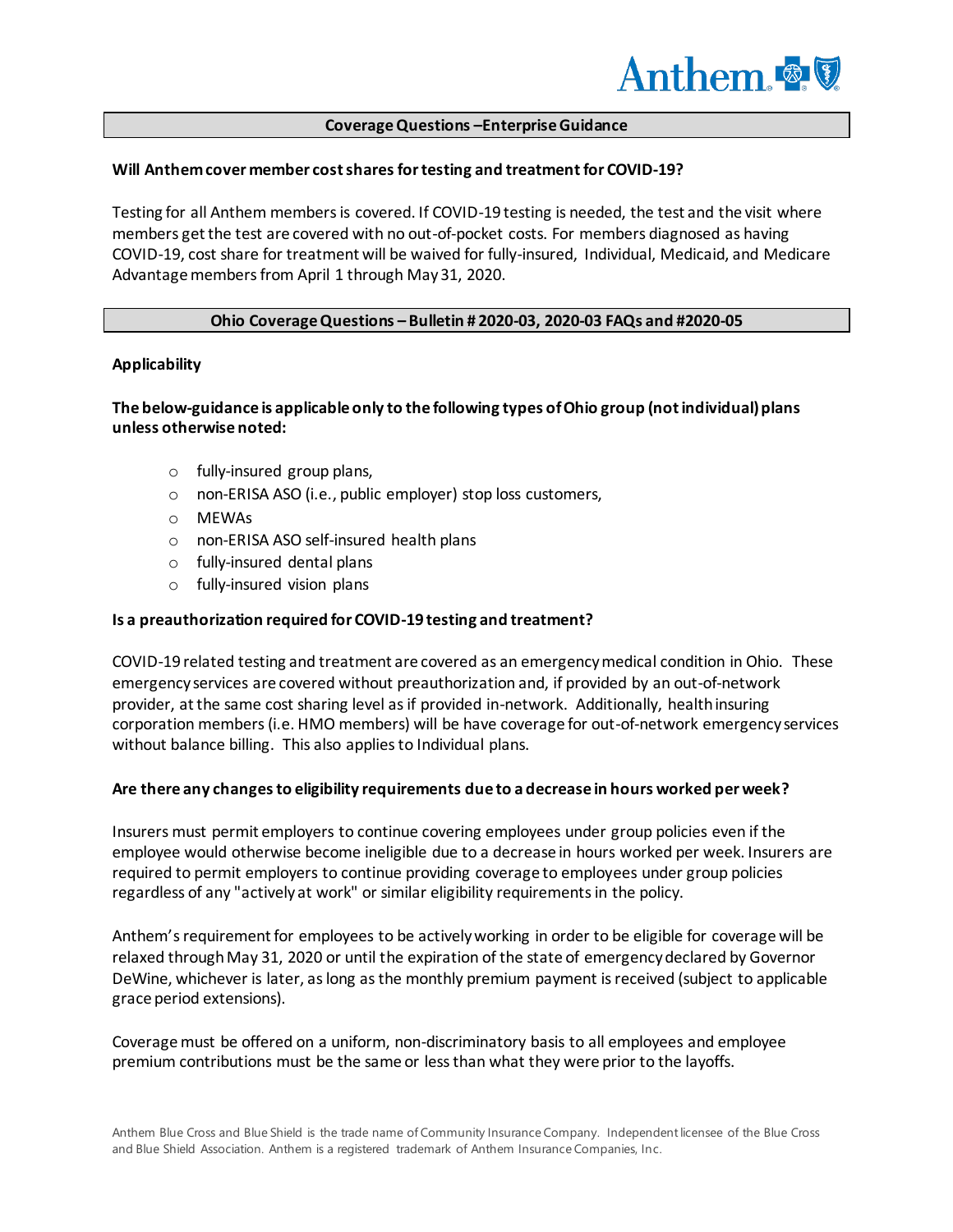

## **Will continuation coverage be available for a customer's employees who have been laid off and are employers able to offer continuation coverage to their employees at their own expense?**

Yes. If one person remains actively employed and continues health benefit coverage, all employees laidoff will be eligible for COBRA coverage or state continuation coverage through May 31, 2020 or until the expiration of the state of emergency declared by Governor DeWine, whichever is later, as long as the applicable monthly premium payment is received.

If an employer offers COBRA and if one person remains actively employed, employees may elect to continue coverage under COBRA by following the normal notice and election procedures. In Ohio, COBRA (20 + employees) will be continued under normal notice and election procedures or state continuation (less than 20 employees) for up to 12 months.

If there are no active employees, the plan is terminated and COBRA will not be an option. However, employees will have the option to enroll in individual coverage under a special enrollment period or would have the option to purchase a short-term plan that is subject to medical underwriting.

#### **Will my rates/premium be subject to change if enrollment drops as a result of the COVID-19 crisis?**

Effective through May 31, 2020 or until the expiration of the state of emergency declared by Governor DeWine, whichever is later, if the loss of enrollment is a result of the COVID-19 situation, rates and premiums will not be adjusted.

#### **Due to impact of the COVID-19 crisis, is there a premium payment grace period extension?**

For group plans specified in the applicable Ohio Department of Insurance Bulletin there is the option to extend payment of premium, interest free, for up to sixty (60) calendar days from the original premium due date. Please contact your account manager to discuss your options.

If requested, this grace period can be effective starting with March due dates *(e.g., March premium your premium payment for March will be due by May 1st; April premium – your premium payment for April will be due by June 1st)*. The first possible date Anthem would term a group is May 1 and this termination would be retroactive to March 1 for groups that have not yet paid their March premiums.

## **Why would a delinquency letter be received if this grace period is active?**

These delinquency letters are system generated and we are unable to pause mailing. During the length of the sixty (60) day grace period please disregard these delinquency letters. No termination or reinstatement letters should be received during this period.